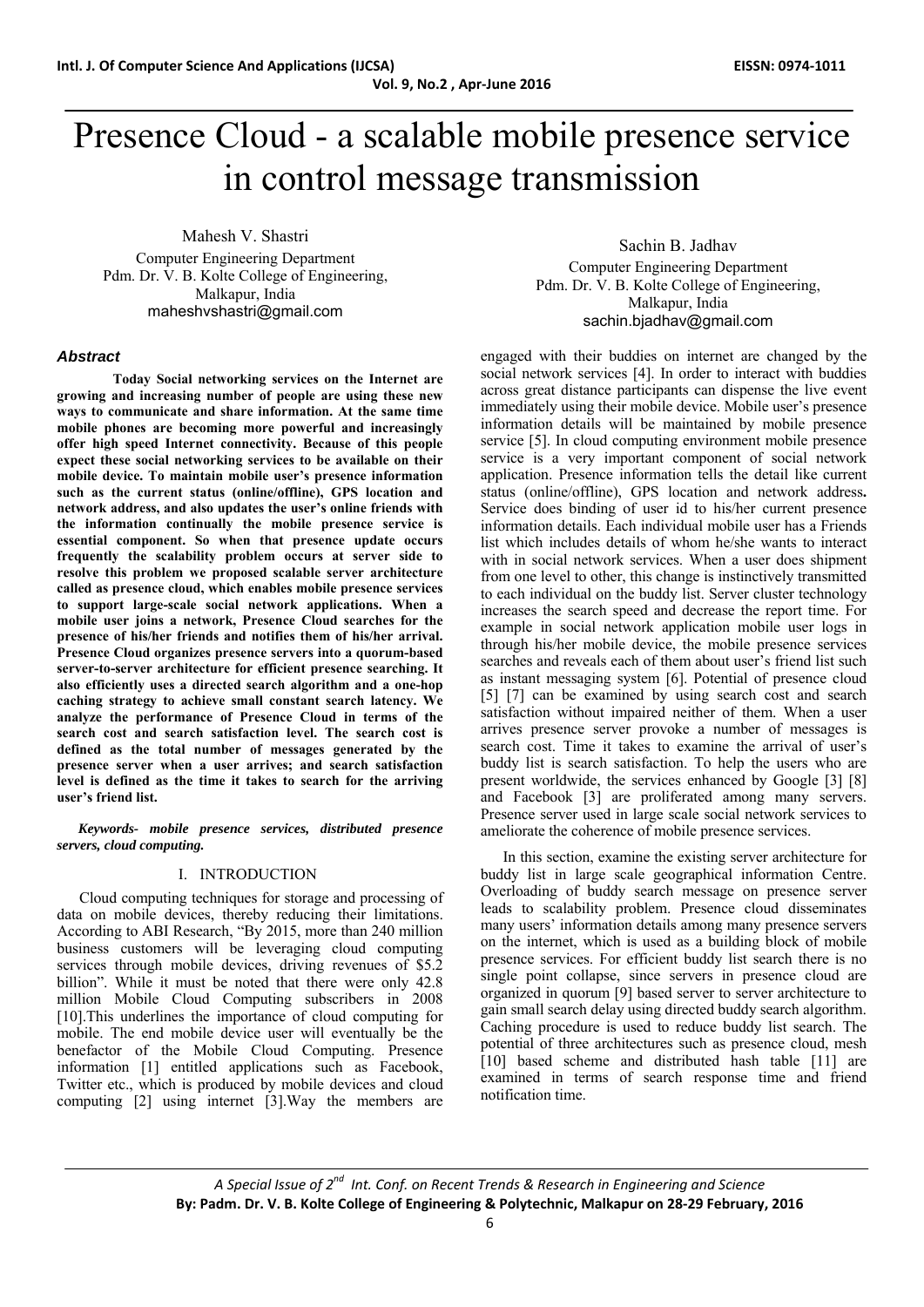# II. EXISTING SYSTEM

In this section, we describe previous researches on presence services, and survey the presence service of existing systems. Well known commercial IM systems leverage some form of centralized clusters to provide presence services. Jennings III et al. presented taxonomy of different features and functions supported by the three most popular IM systems, AIM, Microsoft MSN and Yahoo! Messenger. The authors also provided an overview of the system architectures and observed that the systems use client-server-based architectures. Skype, a popular voice over IP application, utilizes the Global Index (GI) technology to provide a presence service for users. GI is a multi-tiered network architecture where each node maintains full knowledge of all available users. Since Skype is not an open protocol, it is difficult to determine how GI technology is used exactly. Moreover, Xiao et al. analyzed the traffic of MSN and AIM system. They found that the presence information is one of most messaging traffic in instant messaging systems. In, authors shown that the largest message traffic in existing presence services is buddy NOTIFY messages.

Here in the existing system when mobile users joins to a social network application such as an IM system through mobile device the mobile presence service look for and informs everyone on the user's buddy list. To make the most of a mobile presence service's search speed and reduce the notification time most presence services use server cluster technology. Presently more than 2.13 billion social network users around the globe on the Internet. Given the expansion of social network applications and mobile network capacity it is usual that the number of mobile presence service users will augment considerably.

## III. PROPOSED SYSTEM

Aim of proposed system is to design architecture A scalable server-to-server architecture that can be used for mobile presence services. Presence Cloud is to allocate the information of millions of users in thousands of presence servers on the Internet. To Evade single point of failure no single presence server is supposed to maintain service-wide global information about all users. Presence Cloud categorizes presence servers into a quorum-based server-to-server architecture to assist proficient buddy list searching. It also leverages the server overlay and a directed buddy search algorithm to attain small constant search latency and employs a lively caching scheme that considerably decreases the number of messages generated by each search for a list of buddies.

In this a scalable server architecture called Presence cloud which provides services to 'n' number of users is presented. And presenting a precise design by improving the thought of peer to peer [12] [13] system while designing presence cloud. There are 3elements in presence cloud which run across presence servers such as presence cloud server overlay, one hop [14] caching approach, and directed buddy search [5].

Recently, there is an increase amount of interest in how to design a peer-to-peer SIP. Peer-to-peer SIP has been proposed

to remove the centralized server, reduce maintenance costs, and prevent failures in server-based SIP deployment. To maintain presence information, Peer-to-peer SIP clients are organized in a Directed hash table system, rather than in a centralized server. However, the presence service architectures of Jabber[15] and Peer-to-peer SIP are distributed, the buddylist search problem we defined later also could affect such distributed systems. It is noted that few articles in discuss the scalability issues of the distributed presence server architecture. Saint Andre analyzes the traffic generated as a result of presence information between users of inter-domains that support the XMPP[14]. Houri et al. Show that the amount of presence traffic in SIMPLE can be extremely heavy, and they analyze the effect of a large presence system on the memory and CPU loading. Those works in study related problems and developing an initial set of guidelines for optimizing inter-domain presence traffic and present DHTbased presence server architecture.

Recently, presence services are also integrated into mobile services. For example, 3GPP has defined the integration of presence service into its specification in Universal Mobile Telecommunications Service(UMTS). It is based on SIP protocol, and uses SIMPLE protocol to manage presence information. Recently, some mobile devices also support mobile presence services. For example, the Instant Messaging and Presence Services (IMPS) was developed by the Wireless Village consortium and was united into Open Mobile Alliance (OMA) IMPS in 2005. In, Chen et al. proposed a weakly consistent scheme to reduce the number of updating messages in mobile presence services of IP Multimedia Subsystem (IMS). However, it also suffers scalability problem since it uses a central SIP server to perform presence update of mobile users. In, authors presented the server scalability and distributed management issues in IMS-based presence service.

## *A. Presence Cloud server overlay*

Presence Cloud server overlay organizes presence servers based on the concept of grid quorum system. So, the server overlay of Presence Cloud has a balanced load property and a two-hop diameter with  $O(\sqrt{n})$  node degrees, where n is the number of presence servers.

The Presence Cloud server overlay construction algorithm organizes the PS nodes into a server-to-server overlay, which provides a good low-diameter overlay property. The lowdiameter property ensures that a PS node only needs two hops to reach any other PS nodes.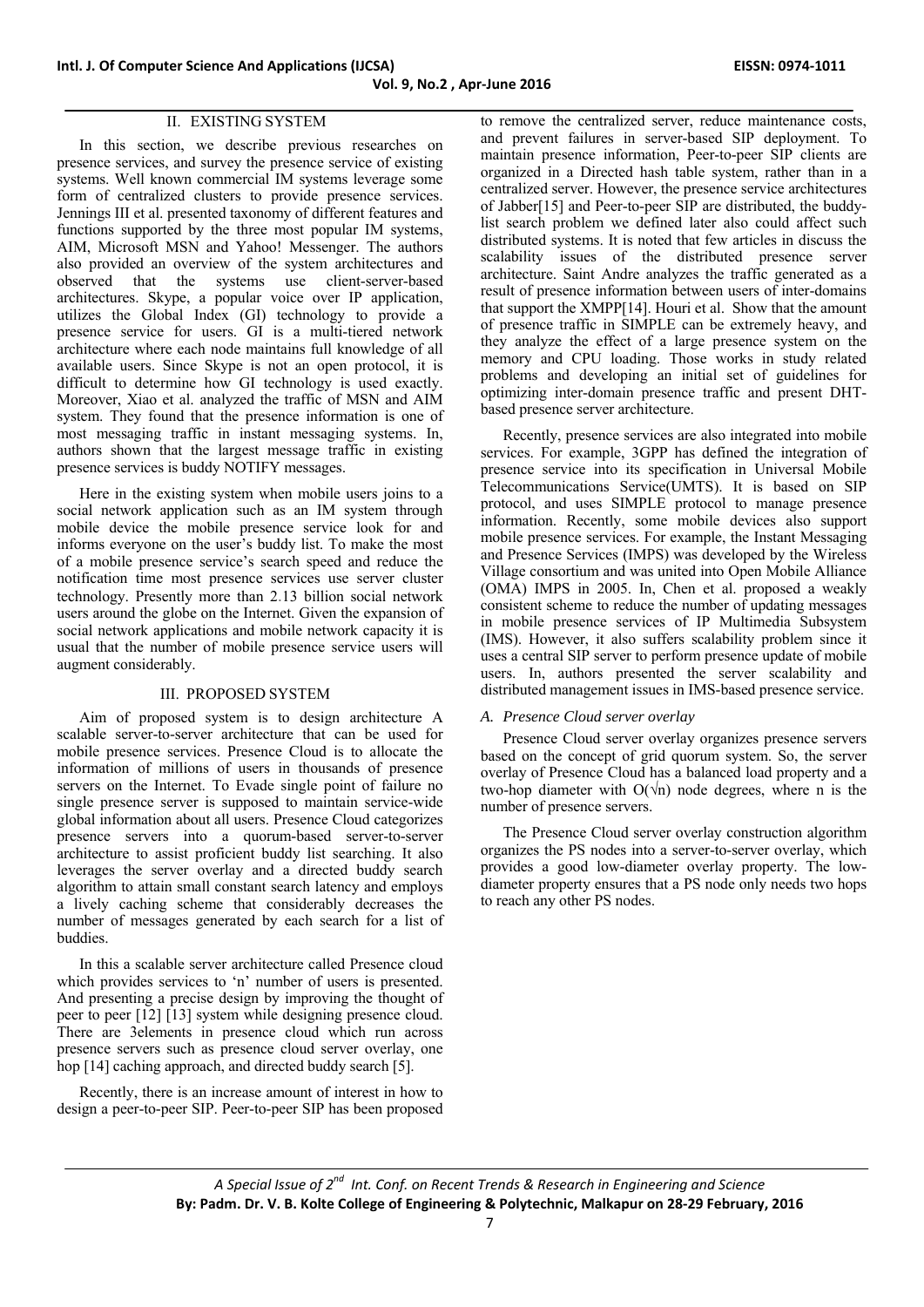**Vol. 9, No.2 , Apr‐June 2016**



#### Fig. 1. Architecture for presence cloud

#### *B. One-hop caching strategy*

One-hop caching strategy is used to reduce the number of transmitted messages and accelerate query speed. All presence servers maintain caches for the buddies offered by their immediate neighbors.

To improve the efficiency of the search operation, Presence Cloud requires a caching strategy to replicate presence information of users. In order to adapt to changes in the presence of users, the caching strategy should be asynchronous and not require expensive mechanisms for distributed agreement. In Presence Cloud, each PS node maintains a user list of presence information of the attached users, and it is responsible for caching the user list of each node in its PS list, in other words, PS nodes only replicate the user list at most one hop away from itself. The cache is updated when neighbors establish connections to it, and periodically updated with its neighbors. Therefore, when a PS node receives a query, it can respond not only with matches from its own user list, but also provide matches from its caches that are the user lists offered by all of its neighbors.

## *C. 3. Directed buddy search*

Presence Cloud ensures a one-hop search; it yields small constant search latency on average.



Fig. 2. Buddy list searching operations in Presence Cloud

We insist that minimizing searching response time is important to mobile presence services. Thus, the buddy list searching algorithm of Presence Cloud both with the two-hop overlay and one-hop caching strategy ensures that Presence Cloud can typically provide swift responses for a large number of mobile users. First, by organizing PS nodes in a server-toserver overlay network, we can therefore use one-hop search exactly for queries and thus reduce the network traffic without significant impact on the search results. Second, by capitalizing the one-hop caching that maintains the user lists of its neighbors, we improve response time by increasing the chances of finding buddies. Clearly, this mechanism both reduces the network traffic and response time. Based on the mechanism, the population of mobile users can be retrieved by a broadcasting operation in any PS node in the mobile presence service. Moreover, the broadcasting message can be piggybacked in a buddy search message for saving the cost.

### IV. CONCLUSION

In this paper, we have presented Presence Cloud, a scalable server architecture that supports mobile presence services in control message transmission. We discussed the scalability problem in server architecture designs, and introduced the buddy-list search problem, which is a scalability problem in the distributed server architecture of mobile presence services By surveying some papers it is conclude that Presence Cloud achieves performance gains in the search cost without compromising search satisfaction. Overall, Presence Cloud is shown to be a scalable mobile presence service in large-scale social network services.

#### REFERENCES

- [1] Facebook, http://www.facebook.com.
- [2] Twitter, http://twitter.com.
- [3] Foursquare http://www.foursquare.com.
- [4] Googlelatitude, http://www.google.com/intl/enus/latitude/intro.html.
- [5] Buddycloud, http://buddycloud.com.
- [6] Mobile instant messaging, http://en.wikipedia.org/wiki/Mobile instant messaging.
- [7] R. B. Jennings, E. M. Nahum, D. P. Olshefski, D. Saha, Z.-Y. Shae, and C. Waters, "A study of internet instant messaging and chat protocols," IEEE Network, 2006.

*A Special Issue of 2nd Int. Conf. on Recent Trends & Research in Engineering and Science* **By: Padm. Dr. V. B. Kolte College of Engineering & Polytechnic, Malkapur on 28‐29 February, 2016**